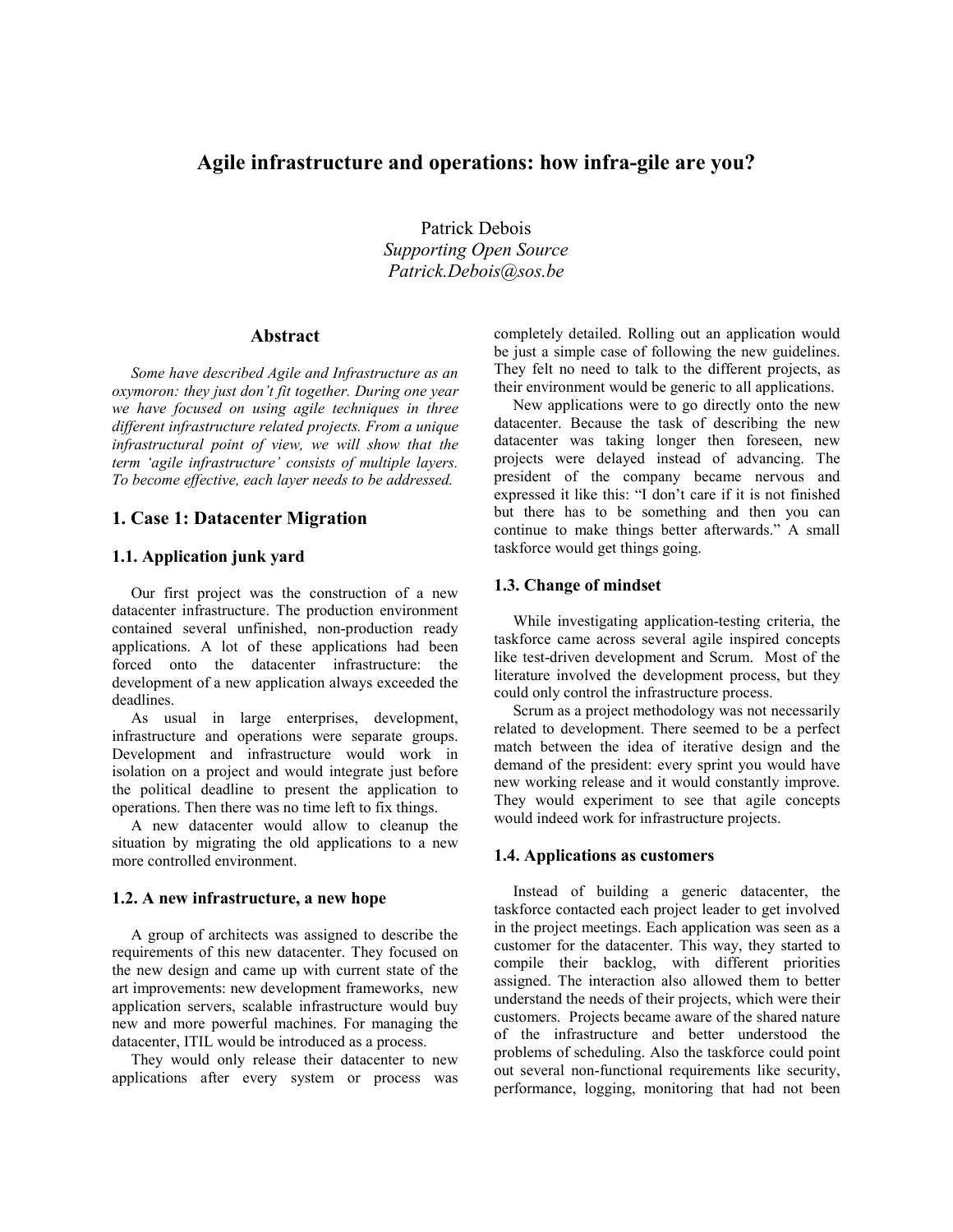taking into account. An initial list was compiled and the priorities for the next two weeks were discussed: the content of their first sprint.

### **1.5. A minimal working environment**

The main focus of the taskforce was to start building a temporary environment that could host the new applications, until the new datacenter was ready. A minimal working environment would typically require several weeks as lot of different groups had to interact: servers, networking, monitoring, storage and new hardware was still on order.

One by one, they started to overcome the dependencies. Missing DNS servers were compensated by using host files. Servers instead of routers did routing. The use of VLAN tagging on interfaces allowed them to overcome the lack of network ports. Load balancing and SSL Termination were performed in software instead of hardware. Internal Disks were used for data to make up the missing storage arrays. These solutions were not final, and would be replaced once there definitive solution became available. But at least it was a working environment.

#### **1.5. Deploy often**

 The delivery of the first sprint would be tested by a successful deployment of the first application. This was again a disaster: several configuration files were missing, the developers were working on another version of the database, and there was no monitoring. These were typical discussions in the past. The difference was that now because they still had time before the actual deadline, they could try the deployment again. In the mean while the infrastructure would also be improved in parallel. After three test deployments the benefits were clear: a lot less integration problems. The application went live and even during production this improvement process continued. Every release they would improve both the software and the infrastructure.

## **1.6. Service Levels Agreements**

The incremental approach resulted in an interesting side effect: In the past when the application would go live, a Service Level Agreement would be negotiated between the customer and the external partner. Because this was the document that described when penalties should be paid, this document often provoked huge discussions. With the new incremental approach, when was the application now finished? The SLA managers had not been in the discussion loop. Even with significant improvements the operations would not sign of the acceptance, as it was unclear when the application or infrastructure was finished.

## **2. Case 2: Disaster Recovery**

## **2.1. Technical debt**

Our next case was focused on disaster recovery: a company had experienced several outages and money was lost. Infrastructural updates had been postponed because the impact was not predictable on the uncontrolled environment, resulting in a large technical debt. Again the idea was that a migration to a new hardware platform would solve these problems. The manager already had good experiences with Scrum used by a development group and decided that the infrastructure group would use it.

## **2.2. Group versus Team**

The group consisted of five persons where each person had its own specific expertise: networking/security, desktop/office, servers and storage, application and middleware. Each person compiled a list of items that he felt were necessary to improve the situation. They would call this list their product backlog. Their manager put priorities on the list and the first sprint was defined by the question: what can you finish within two weeks? Group estimation did not work well, because often only one person could actually tell something about a certain task.

## **2.3. Tasks and tickets: a deadly cocktail**

During the first sprint it became clear that incidents would often overrule the planning of a team member. For every incident there was a ticket logged. A new task was created on the Scrum-board called 'Legacy'. This would host all the emerging incident tasks. After the first sprint the board was full of this small tasks. Analyzing the list of tickets would give a better understanding of how much time should be allocated for incidents and how much time was left for the improvement project.

The list of tickets turned out to be a mix of service requests, problems and incidents. Instead of planning these requests they were just thrown in the list of incidents. Projects took advantage of this and introduced new work or last minute changes as an incident, hard to be refused. Also team members took advantage of this, they would relate their own interests to incident, in a way to work on more interesting tasks.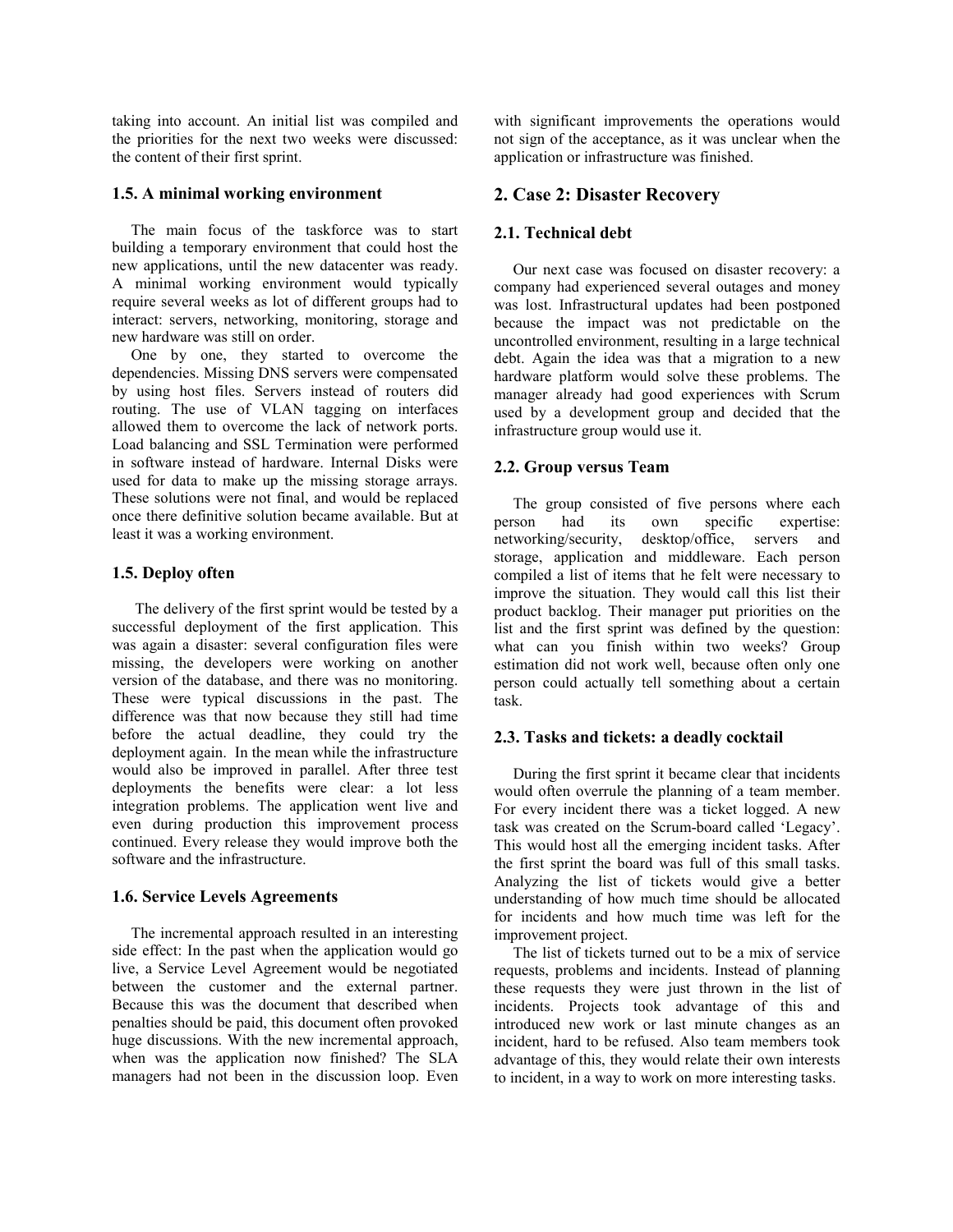#### **2.4. Priority rules**

 To get a better overview, the tickets were reviewed and split in incident, improvement and project. In order to give focus to the group, the manager decided that the correct order would be, incidents first, secondly the improvement list and then helping projects. The reasoning was that once the improvement list was done, helping projects would be easy.

When project managers asked a status on their ticket, they were answered that they were not on the list for the next two weeks. Some started to ask exceptions to the manager, which often had to comply with their requests. Others changed tactics and came in person to the infrastructure team and used social pressure. On the Scrum board priorities changed every day, the project that shouted the hardest would get priority number one and focus was lost.

#### **2.5. Trying to please more masters**

Instead of deciding on the priorities in the next sprint-planning meeting, the manager invited all the project managers. When they saw the extensive backlog they started to understand why they were seeing the delays. They only had knowledge of their own project and not on the global list. In the infrastructure group everything came together.

The product backlog was reordered in a way to please every project. Eventually, this required the presence of a general manager, otherwise all projects including the infrastructure improvement project, would schedule themselves as the most important project. Now the team had one product owner instead of many.

To increase the resources, the infrastructural team was expanded with resources from the test and middleware team. These extra resources already had affinity with infrastructure and were used to work in project mode. The project tasks moved to the new team members, incidents and improvements stayed with the original team members.

#### **2.8. We don't need another graveyard**

During the next sprints, the work of the improvements did not advance, as these team members were still continuously overruled by incidents. The project related tasks, became dependent on the new environment. It would only be ordered if the design was completely finished and all details had been described.

In contrast, the project oriented people used virtualization on servers with spare capacity to accommodate the new applications. With every sprint they would improve a small temporary environment based upon the new application needs.

#### **2.9. Agile versus Waterfall**

Most projects would use Prince2 as their management style. One project used Scrum for their development. The Scrum managed project only asked what would change the next sprint and incorporated the changes into their product backlog.

The more traditional oriented project managers complained about the new incremental way of working: their developers had to constantly adapt their code according to the changes in the environment, these changes were not foreseen and resulted in additional work. They did not have easy ways to change their code and did not practice test driven development. They took the ever changing environment as a sign of incompetence even when it was improving over time.

#### **2.10. Not everybody sees the big picture**

 The operational people were still present in the daily Scrum but they were becoming less and less interested: their day consisted of closing incidents and not helping projects. They did not agree that the project priorities were their priorities: they would install new servers/versions even if it was not the overall priority. They assumed their job was improving the infrastructure not on creating business value by new projects. Why did the improvements never made it to the top of the list?

This permanent discussion about priorities was increasing the tension between the infrastructural/operational manager and the overall manager. People really started to suffer from their small war. And even worse the discussion became personal and the operational manager resigned.

 The overall manager introduced again the roles and responsibilities game: everyone in its own part and let me control the flow who does what. And stop this communication culture. The whole experience was buried within a month. Eventually they set up a new infrastructure and within the first weeks it was showing the same instabilities as the old platform. No use for doing a disaster recovery project if your problem lies beyond the technical problem.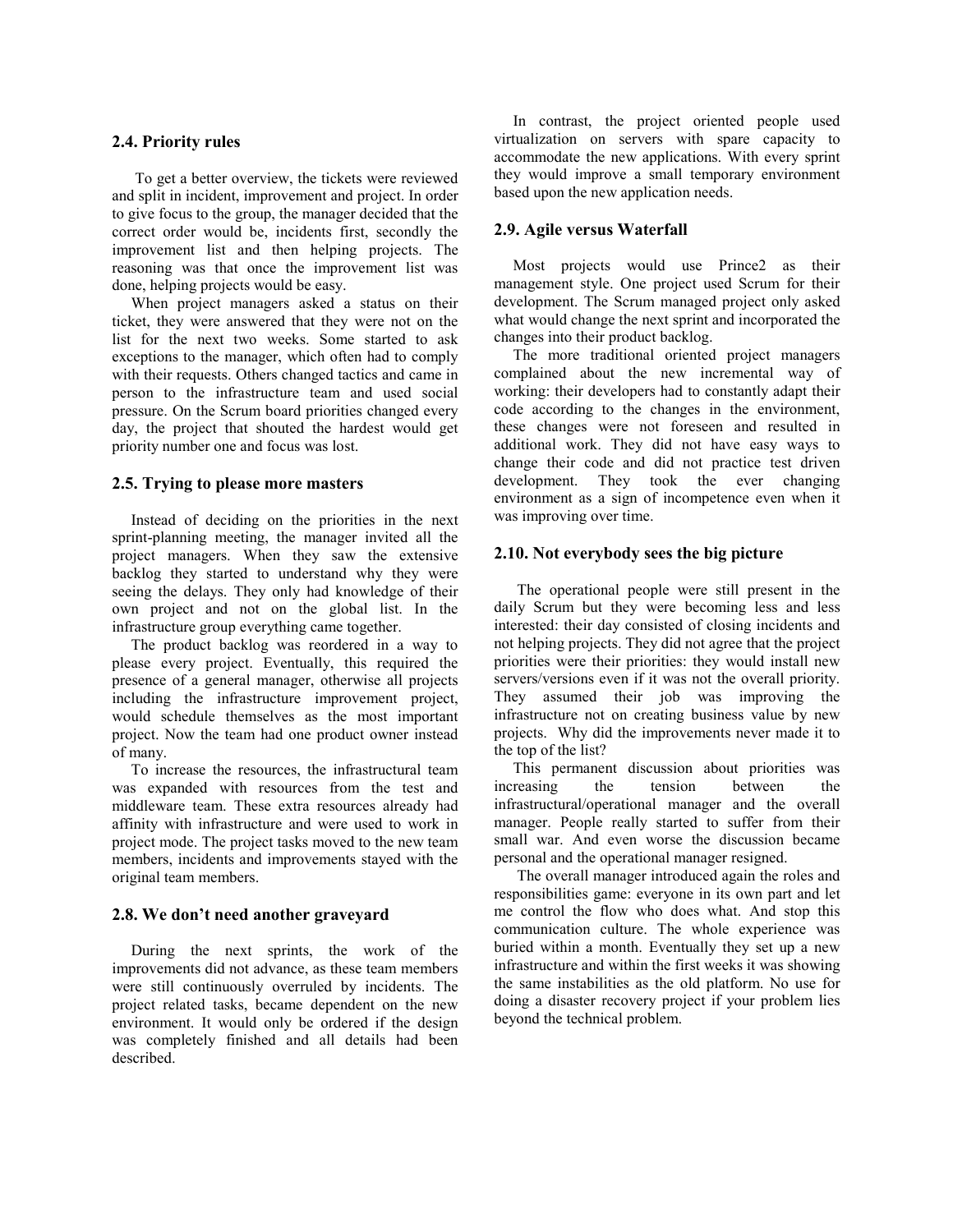## **3. Case 3: Application Server Upgrade**

#### **3.1. Shared software as part of infrastructure**

In our third case a company that had been working several years in Scrum project mode was migrating to a new version of the application server. The developers had identified this as the solution for the performance problems. A task easy enough as running a wizard with next, next , next was taking a lot longer then foreseen: the monitoring system needed to be adapted, all security needed to be tested, and what about the high availability. This simple application server depended on a lot of shared infrastructural components. A small audit was started to enlist further improvements.

#### **3.2. Production and test: similar?**

Doing the upgrade in the development and test environment had been easy. The production environment was a lot more complex with clustering and management tools then had been installed in the test environment. The infrastructure had been set up at the early stages of the agile process within the company. It had been designed as a generic infrastructure and without knowing the real applications it had suffered from a featuritis: it included every bell and whistle that could be included because at the moment of build the requirements were not clear to the infrastructure group as both parties worked in two separate groups.

## **3.3. The whole stack please**

Another difference was that the test and development were running in virtual environments, using light configurations of the application server to overcome the lack of machine resources. They used a newer version of the operating system. It would make sense to upgrade the OS together with the Application Server. Upgrading the OS would mean new monitoring and backup agents. But at least now the same JVM, JDBC drivers and database version could be used.

By extending the existing deployment scripts, the whole installation of a new virtual machine including OS, JVM, Application server, JDBC Drivers, application could be recreated. This would allow the inclusion of patches on each level to be tested every iteration. Integrated patching would prevent production surprises. During an interview on how to improve things, everybody remembered the iteration with the seven hotfixes and did not want this to repeat that nightmare.

#### **3.4. Tracking changes and their impact**

The problem with these integration scripts is that they need to be maintained, if the infrastructure is dedicated for the project then this does not pose so much of a problem. In a production environment often network, storage, monitoring and security are shared. And this means that all projects have to take note and investigate the impact of these changes. Often this had given problems, things had been changed in the production due to other projects and the prediction of the test environment had not been proved useful.

A production architect could track these changes as part of his job description. The operational manager became very interested because this would be a kind of gatekeeper. The agile project group understood very well the idea but they had abandoned the architect-only idea already a long time. Several discussions later it became clear that the candidate for this job needed to be neutral for both operations and project and that could only happen he worked aside the operational and project manager. Nobody from the existing group would be found neutral enough. Instead of assigning the responsibility to one person , the task was assigned to the infrastructural group within the project as a go between.

## **3.5. 80% project , 20% operational trap**

Two infrastructure persons were assigned 80% to the project and 20% for other work. They performed the infrastructural work to support other team members but did not take part in the daily scrum meetings or did not work on part of the backlog, because their work just seem to fall off the list as miscellaneous. In reality they were somewhere in between project and operations mode, being driven by two different managers and they felt they always had to decide what needed priority. They also felt sorry for the project if they could not deliver what they had promised. The team felt that they were not committed enough sometimes. So they worked hard to try to please both groups.

While discussing the product backlog, their work was not listed as it did not create any direct business value. The customers mainly expressed new functionality and not infrastructural work. The next sprint planning meeting their work would be put on a separate product backlog: the application/developers group would become their customers for their user stories. On the same backlog they could suggest tasks to improve the infrastructure making their work visible to the customer. These tasks would include an estimate of the value that would be lost if things were not improved.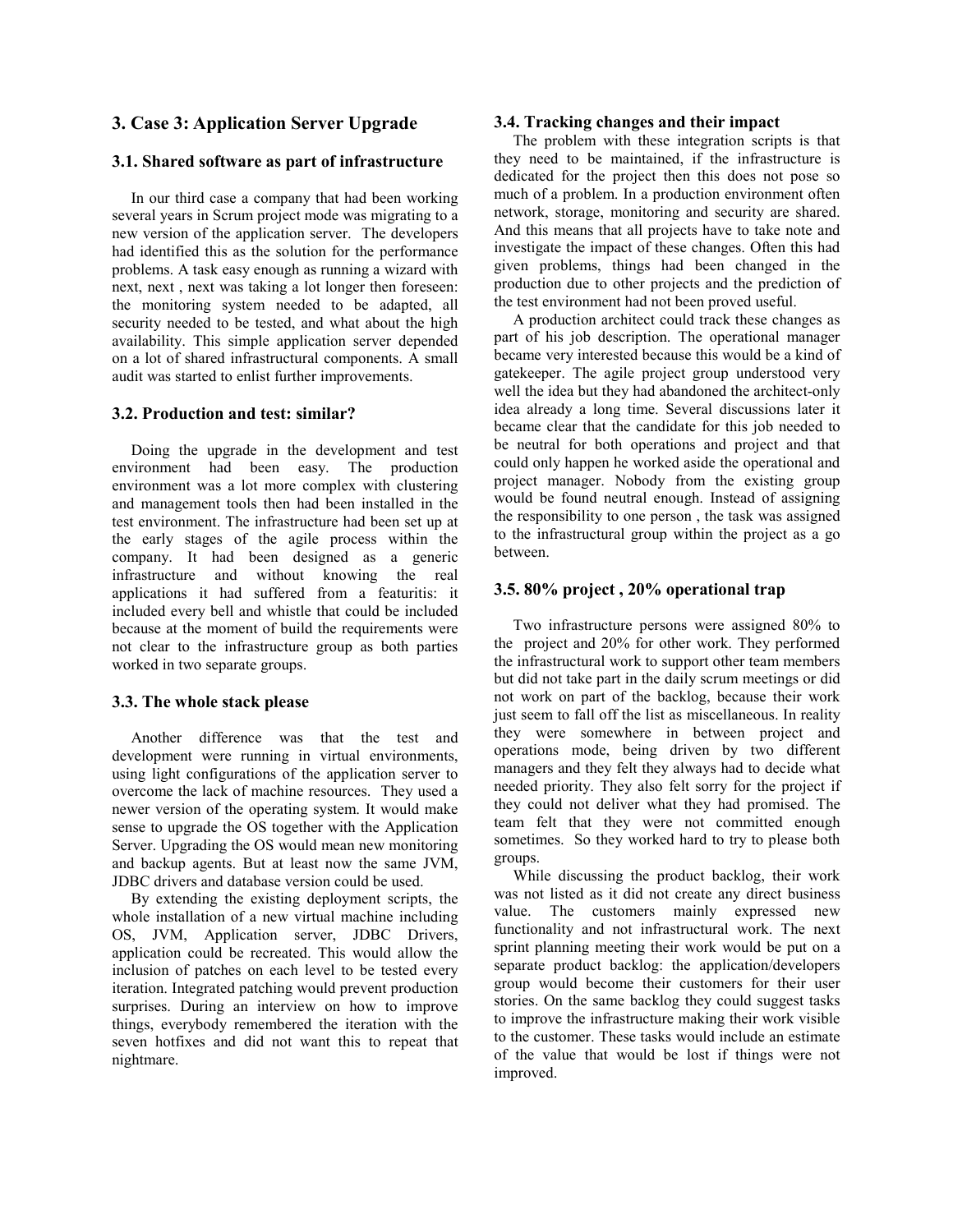#### **3.6. Joined design and estimates**

During the migration the developers had done most of the initial design of the migration and that while they were comfortable with the new technologies, the infrastructural group came in the end. They had to learn the new versions under pressure of deadlines and commitments taken by the development project group. While these deadlines were a group commitment, the infrastructural people had not been consulted during the time of estimation and design. Once the task list grew developers started to see that there was a lot more than they could think of. This was not to gain time, just that they were not aware of all this dependencies. In the next design meeting the infrastructural people would be called in the meeting to have their ideas. Not anyone has an overview on everything but making it a group effort would compensate for this.

#### **3.7. Who's the boss?**

After making their work visible it became clear they were becoming crucial for a good flow to production. The operation manager was afraid of loosing the additional theoretical 20%, it was hard to find people with an affinity in both infrastructure and applications. Infrastructure people often saw applications as a nuisance, which is strange as the applications of bring in the value for the company. But changes by applications and projects increase the instability of the environment. The discussion between both managers was escalated and priorities needed to be addressed at the global company level and not on the local levels of one project or operations.

#### **3.8. Flow is more important then backlogs**

While solving all the problems at the technical and project level this company was still struggling with the operations and project conflict. Once they take this hurdle they will reach a new level of agile infrastructure. Instead of focusing on the local optimizations, they are now investigating new concepts like Kanban in order to get the flow going through the whole company. This would allow them to bring both their projects and operations in a rhythm that works.

## **4. Observed Patterns**

In all three cases we discovered several patterns. We have grouped these patterns in three categories: Technical, Project and Operations. Technical relates to hardware and software used in the environment

Project is about the process that introduces the changes into the environment. Operations is the process of keeping the environment working. We consider this the three layers that Agile infrastructure relates to.

### **4.1. Technical**

- A 'technical' migration is seen as the solution for years of problems.
- Technical migrations are enablers for the agile process and often use virtualization and automation techniques, converting the static infrastructure in agile enabled infrastructure.
- The use of these techniques requires new technical skills to be acquired.
- The infrastructure toolkit is not yet as extensive as the developer's toolkit f.i. for refactoring, so it is important to have some guidance to avoid a lot of refactoring for the basis architecture.
- Replacing all the hardware will not solve the problem. It will create a new 'uncontrolled' environment if only the platform is replaced.
- Non-agile infrastructure tends to grow old because changes are hard to execute in these environments. This can be seen as technical debt.
- A small environment can create enough space for a conversion process to take place. Often there is enough 'loose' hardware available to sparkle a new usage.
- Continuous build servers, test servers, code coverage tools and versioning servers are also part of the infrastructure and the infrastructural people can take care of these too. This will allow them to build up affinity with the developers' environment.
- Even scripts used by the infrastructure people benefit from a versioning system like CVS.

## **4.2. Project**

- Technical skills need to be complemented with an agile mindset. Similar to the technical, to speed things up have experienced agile project managers guide the process.
- Development and infrastructure need to be seen as whole and not two separate projects. This is especially difficult in large enterprises where both belong to different entities.
- Design of the developments needs to include infrastructural and operational design to easy integration.